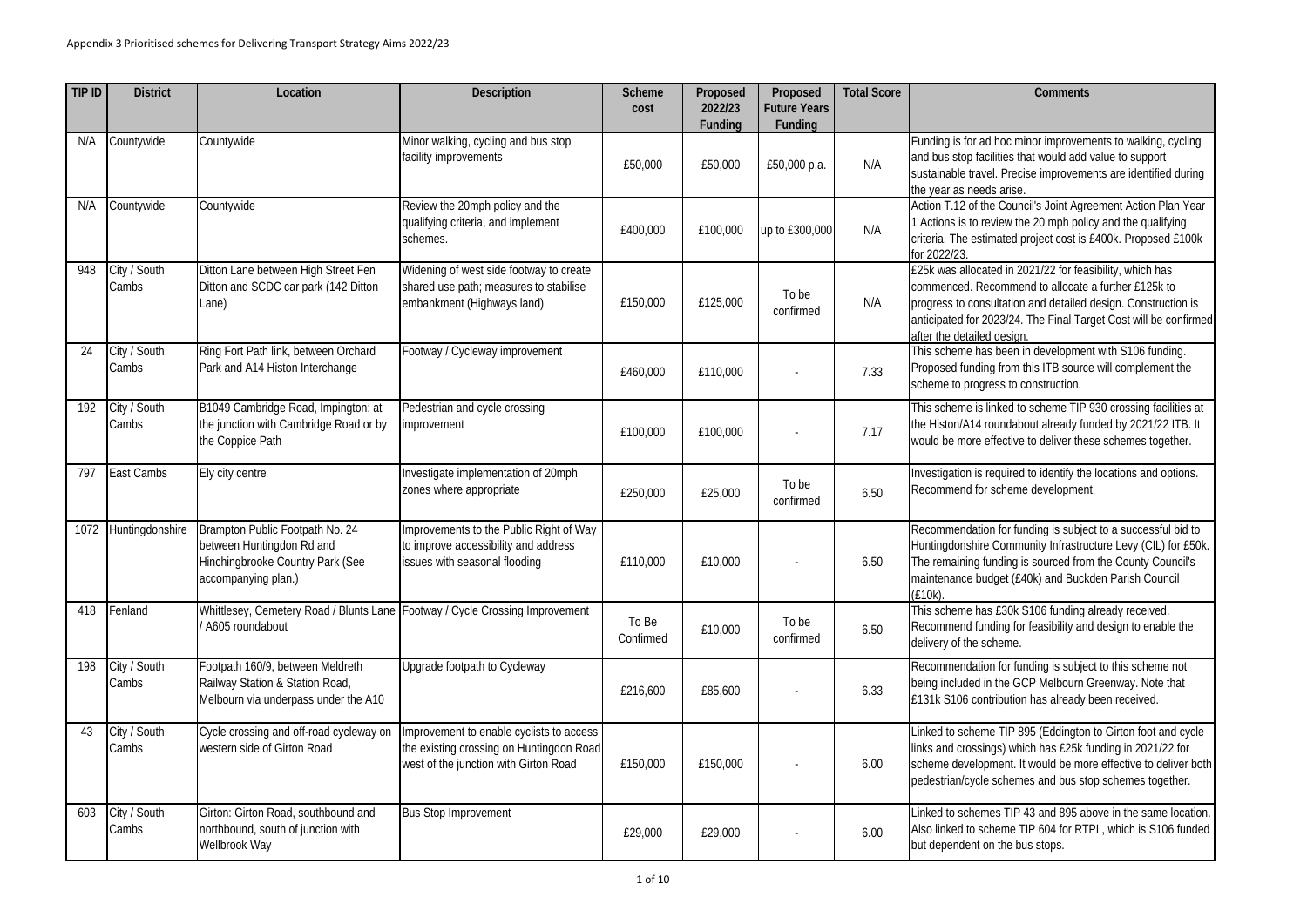## **Total Score Comments**

ue for resurfacing work in 2023/24. Recommend sign in 2022/23 and for delivery in 2023/24 to aned resurfacing work.

has a small amount of S106 funding and is ly delivery

rly delivery

eme TIP 427 which is for cycle parking

s 872 and 873 are to improve the network in the ngton-Graffham area. Recommend funding to est option for both schemes.

Both schemes 872 and 873 are to improve the network in the ngton-Graffham area. Recommend funding to est option for both schemes.

019. Recommend funding to conduct accident sibility report in 2022/23 with construction proposals for 2023/24

rly delivery

funding to be allocated in two phases: Phase 1 for preliminary design and Phase 2 for detailed nstruction.

funding to develop options of a deliverable type of

funding for scheme development. This scheme is me TIP 251 and would be more effective to schemes for an aligned option.

rly delivery. Key locations include March Railway

| TIP ID       | <b>District</b>       | Location                                                                                                                                                       | <b>Description</b>                                                                                | <b>Scheme</b><br>cost | Proposed<br>2022/23<br><b>Funding</b> | Proposed<br><b>Future Years</b><br>Funding | <b>Total Score</b> |                                                                |
|--------------|-----------------------|----------------------------------------------------------------------------------------------------------------------------------------------------------------|---------------------------------------------------------------------------------------------------|-----------------------|---------------------------------------|--------------------------------------------|--------------------|----------------------------------------------------------------|
| 911          | Fenland               | A141 Fenland Way between Jack's<br>roundabout and A142 roundabout                                                                                              | Section of new footway and improvement<br>of existing footway to complete link to<br>retail area. | £300,000              | £100,000                              | £200,000                                   | 5.83               | This road is du<br>funding for des<br>align with plan          |
| 427          | Fenland               | Whittlesey, key locations in Whittlesey                                                                                                                        | <b>Cycle Parking</b>                                                                              | £10,000               | £9,500                                |                                            | 5.50               | This scheme h<br>capable of ear                                |
| 465          | East Cambs            | Ely city centre locations including along<br>the edge of the Market Square in the<br>corner opposite the war memorial, Market<br>Place, and the Cloisters area | Provision of additional cycle stands                                                              | £10,000               | £10,000                               |                                            | 5.50               | Capable of ear                                                 |
| 428          | Fenland               | Whittlesey, key locations in Whittlesey                                                                                                                        | Cycle infrastructure improvement                                                                  | £10,000               | £10,000                               |                                            | 5.33               | Linked to sche                                                 |
| 872          | Huntingdonshire       | Ellington to Brampton foot and cycle way                                                                                                                       | New foot and cycle way                                                                            | To Be<br>Confirmed    | £25,000                               | To be<br>confirmed                         | 5.33               | <b>Both schemes</b><br><b>Brampton-Ellin</b><br>develop the be |
| 873          | Huntingdonshire       | Grafham to Brampton foot and cycle way                                                                                                                         | New foot and cycle way                                                                            | To Be<br>Confirmed    | £25,000                               | To be<br>confirmed                         | 5.33               | <b>Both schemes</b><br><b>Brampton-Ellin</b><br>develop the be |
| 916          | City / South<br>Cambs | Chesterton Rd Junction Carlyle Rd                                                                                                                              | Safety improvements to junction. Includes<br>accident report, options report and<br>delivery.     | £300,000              | £25,000                               | To be<br>confirmed                         | 5.17               | Cluster Site 20<br>report and feas<br>proposals for 2          |
| 668          | Fenland               | Chatteris, key locations in the town centre New Cycle Stands                                                                                                   |                                                                                                   | £10,000               | £10,000                               |                                            | 5.00               | Capable of ear                                                 |
| 250          | City / South<br>Cambs | Cambridge Rd / New Rd (south of<br>Oakington) roundabout with cycle<br>crossings.                                                                              | Junction Improvement                                                                              | £250,000              | £100,000                              | £150,000                                   | 5.00               | Recommend fi<br>feasibility and<br>design and cor              |
| 513          | East Cambs            | Sutton - Road Safety- installation of<br>Pelican crossing near school and the<br><b>Brook</b>                                                                  | Signalised control crossing                                                                       | To Be<br>Confirmed    | £25,000                               | To be<br>confirmed                         | 4.83               | Recommend fu<br>crossing                                       |
| 184          | City / South<br>Cambs | Footbridge alongside Rampton Road,<br>between Rampton and Cottenham                                                                                            | New footbridge                                                                                    | To Be<br>Confirmed    | £25,000                               | To be<br>confirmed                         | 4.67               | Recommend fi<br>linked to scher<br>develop both s              |
| 378 &<br>385 | Fenland               | Key locations in March including March<br><b>Railway Station</b>                                                                                               | Provision of cycle parking                                                                        | £15,000               | £15,000                               |                                            | 4.50               | Capable of ear<br>Station.                                     |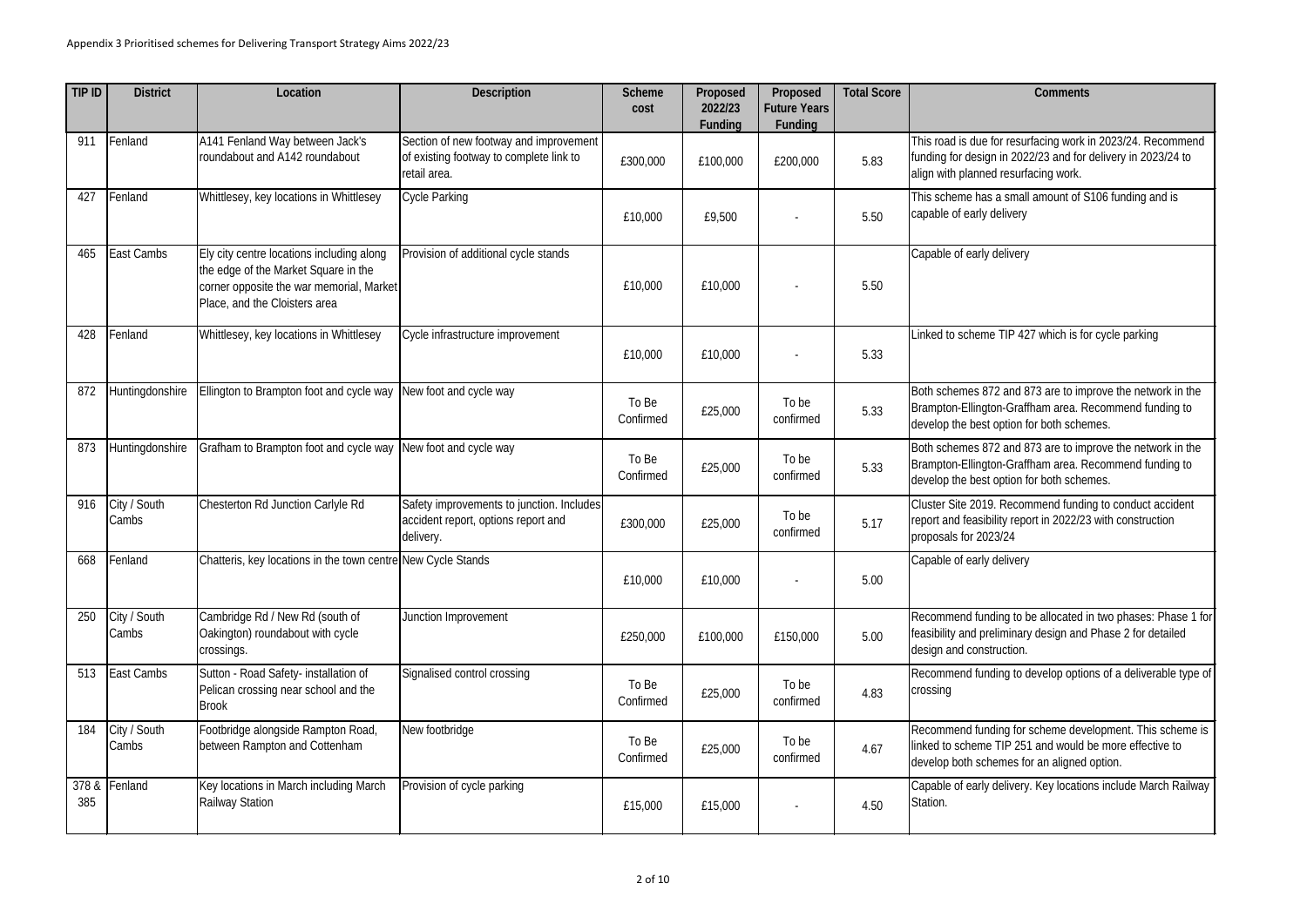| <b>Comments</b>                                                                                                                                                    |  |  |  |  |  |
|--------------------------------------------------------------------------------------------------------------------------------------------------------------------|--|--|--|--|--|
|                                                                                                                                                                    |  |  |  |  |  |
| Capable of early delivery                                                                                                                                          |  |  |  |  |  |
|                                                                                                                                                                    |  |  |  |  |  |
| Recommend funding for scheme development. This scheme is<br>linked to scheme TIP 184 and would be more effective to<br>develop both schemes for an aligned option. |  |  |  |  |  |
| Recommend phased funding                                                                                                                                           |  |  |  |  |  |
| Capable of early delivery                                                                                                                                          |  |  |  |  |  |
|                                                                                                                                                                    |  |  |  |  |  |
|                                                                                                                                                                    |  |  |  |  |  |
|                                                                                                                                                                    |  |  |  |  |  |
|                                                                                                                                                                    |  |  |  |  |  |
|                                                                                                                                                                    |  |  |  |  |  |
|                                                                                                                                                                    |  |  |  |  |  |
|                                                                                                                                                                    |  |  |  |  |  |
|                                                                                                                                                                    |  |  |  |  |  |

| TIP ID | <b>District</b>       | Location                                                                                               | <b>Description</b>                                                                            | <b>Scheme</b><br>cost | Proposed<br>2022/23<br><b>Funding</b> | Proposed<br><b>Future Years</b><br><b>Funding</b> | <b>Total Score</b> | Comments                                                                                                         |
|--------|-----------------------|--------------------------------------------------------------------------------------------------------|-----------------------------------------------------------------------------------------------|-----------------------|---------------------------------------|---------------------------------------------------|--------------------|------------------------------------------------------------------------------------------------------------------|
| 410    | Fenland               | Wisbech, key areas in Wisbech                                                                          | New Cycle Parking                                                                             | £15,000               | £15,000                               |                                                   | 4.50               | Capable of early delivery                                                                                        |
| 251    | City / South<br>Cambs | Rampton to Cottenham widening of<br>existing path alongside Church End-<br>Rampton Road                | Cycleway Improvement                                                                          | To Be<br>Confirmed    | £25,000                               | To be<br>confirmed                                | 4.36               | Recommend funding for scheme deve<br>linked to scheme TIP 184 and would I<br>develop both schemes for an aligned |
| 468    | East Cambs            | Pedestrian and cycle link (bridge) to<br>connect Summer Hayes (off Henley Way)<br>to Merivale Way, Ely | Pedestrian and cycle improvement                                                              | £250,000              | £100,000                              | To be<br>confirmed                                | 4.33               | Recommend phased funding                                                                                         |
| 779    | Fenland               | March, Burrowmoor Rd, outside Primary<br>School                                                        | Road safety measures                                                                          | £19,000               | £19,000                               |                                                   | 4.17               | Capable of early delivery                                                                                        |
| 145    | City / South<br>Cambs | B1046, between Comberton Village<br>College and Hardwick Road, Toft                                    | Cycleway improvement                                                                          | £390,000              |                                       |                                                   | 4.17               |                                                                                                                  |
| 10     | City / South<br>Cambs | Southbound cycle Link on Milton Road,<br>between Guided Busway junction and<br>Cowley Road junction    | Cycleway Improvement                                                                          | £120,000              |                                       |                                                   | 4.17               |                                                                                                                  |
| 376    | Fenland               | March, NCN Route 63 between<br>Whitemoor Prison and Twenty Foot Road                                   | Cycleway improvement                                                                          | £300,000              |                                       |                                                   | 4.17               |                                                                                                                  |
| 403    | Fenland               | Wisbech, near schools                                                                                  | Local Highways Improvements                                                                   | £10,000               |                                       |                                                   | 4.17               |                                                                                                                  |
| 913    | City / South<br>Cambs | A603 East Road at Junction With Broad<br><b>Street</b>                                                 | Safety improvements to junction. Includes<br>accident report, options report and<br>delivery. | £300,000              |                                       |                                                   | 4.00               |                                                                                                                  |
| 918    | City / South<br>Cambs | Cherry Hinton Road at junction with<br><b>Cowper Road</b>                                              | Safety improvements to junction. Includes<br>accident report, options report and<br>delivery. | £300,000              |                                       |                                                   | 4.00               |                                                                                                                  |
| 922    | City / South<br>Cambs | Trumpington St 5m North Pembroke St<br>Cambridge                                                       | Safety improvements to junction. Includes<br>accident report, options report and<br>delivery. | £300,000              |                                       |                                                   | 4.00               |                                                                                                                  |
| 926    | City / South<br>Cambs | Outside Shell Garage High Street,<br>Trumpington                                                       | Safety improvements to junction. Includes<br>accident report, options report and<br>delivery. | £300,000              |                                       |                                                   | 4.00               |                                                                                                                  |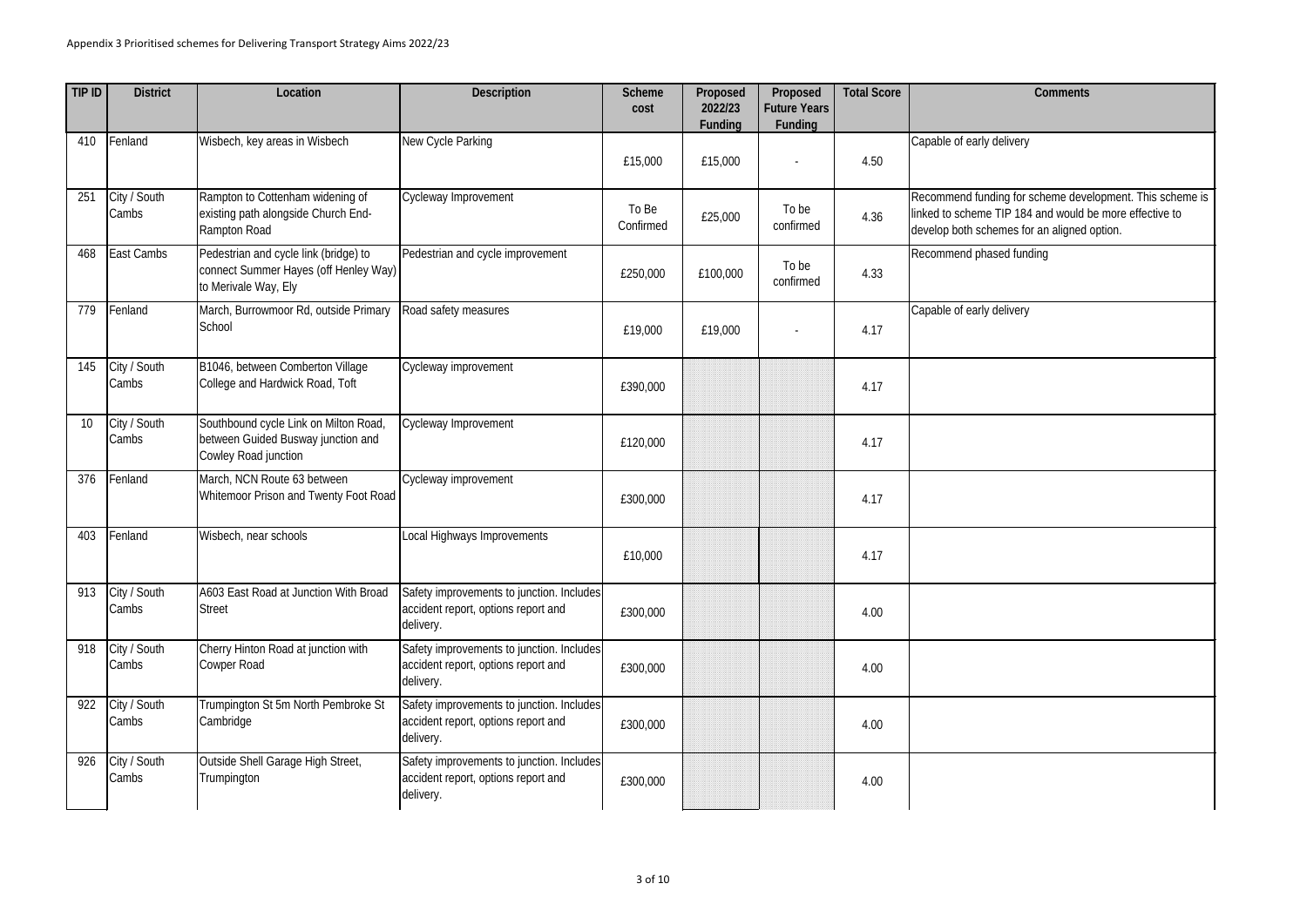| TIP ID | <b>District</b>       | Location                                                                                             | <b>Description</b>                                                                            | <b>Scheme</b><br>cost | Proposed<br>2022/23<br>Funding | Proposed<br><b>Future Years</b><br><b>Funding</b> | <b>Total Score</b> | Comments |
|--------|-----------------------|------------------------------------------------------------------------------------------------------|-----------------------------------------------------------------------------------------------|-----------------------|--------------------------------|---------------------------------------------------|--------------------|----------|
| 276    | Huntingdonshire       | St Ives bus station and key locations<br>within St Ives                                              | New Cycle Parking Facilities                                                                  | £20,000               |                                |                                                   | 4.00               |          |
| 429    | Fenland               | Whittlesea Railway Station                                                                           | Improve facilities at railway station                                                         | £20,000               |                                |                                                   | 4.00               |          |
| 29     | City / South<br>Cambs | Link, between Darwin Green and Histon<br>Road via Cambridge Squash Club access crossing              | Footway / Cycleway improvement & new                                                          | £200,000              |                                |                                                   | 4.00               |          |
| 780    | Fenland               | Whittlesey, key routes around Whittlesey                                                             | Public Transport Schemes - information,<br>signs, timetables                                  | £10,000               |                                |                                                   | 3.83               |          |
| 782    | Fenland               | Chatteris, key locations in the town centre Public Transport Promotion                               |                                                                                               | £15,000               |                                |                                                   | 3.83               |          |
| 920    | East Cambs            | C315 Market St junction Lynn Rd Ely                                                                  | Safety improvements to junction. Includes<br>accident report, options report and<br>delivery. | £300,000              |                                |                                                   | 3.83               |          |
| 256    | City / South<br>Cambs | 1.96km new bridleway links from<br>Northstowe to Willingham, mostly<br>upgrading of existing tracks. | Cycleway Improvement                                                                          | £133,000              |                                |                                                   | 3.72               |          |
| 377    | Fenland               | March, NCN Route 63 between Twenty<br>Foot Rd and Long Drove                                         | Cycleway improvement                                                                          | £225,000              |                                |                                                   | 3.67               |          |
| 882    | City / South<br>Cambs | Drove Road bend to the northern end,<br>vicinity of Gamlingay Road, Gamlingay                        | Vertical alignment issues and surfacing                                                       | £64,367               |                                |                                                   | 3.50               |          |
| 271    | Huntingdonshire       | St Ives; Burstellars and The Pound                                                                   | <b>Traffic Management Scheme</b>                                                              | £180,000              |                                |                                                   | 3.50               |          |
| 210    | City / South<br>Cambs | Steps from Long Road Bridge to Guided<br>Busway cycle route                                          | Pedestrian Improvement                                                                        | £300,000              |                                |                                                   | 3.50               |          |
| 431    | Fenland               | Whittlesea, Rail Station                                                                             | Public Transport Scheme - bridge over<br>platforms                                            | £350,000              |                                |                                                   | 3.50               |          |

| <b>Comments</b> |
|-----------------|
|                 |
|                 |
|                 |
|                 |
|                 |
|                 |
|                 |
|                 |
|                 |
|                 |
|                 |
|                 |
|                 |
|                 |
|                 |
|                 |
|                 |
|                 |
|                 |
|                 |
|                 |
|                 |
|                 |
|                 |
|                 |
|                 |
|                 |
|                 |
|                 |
|                 |
|                 |
|                 |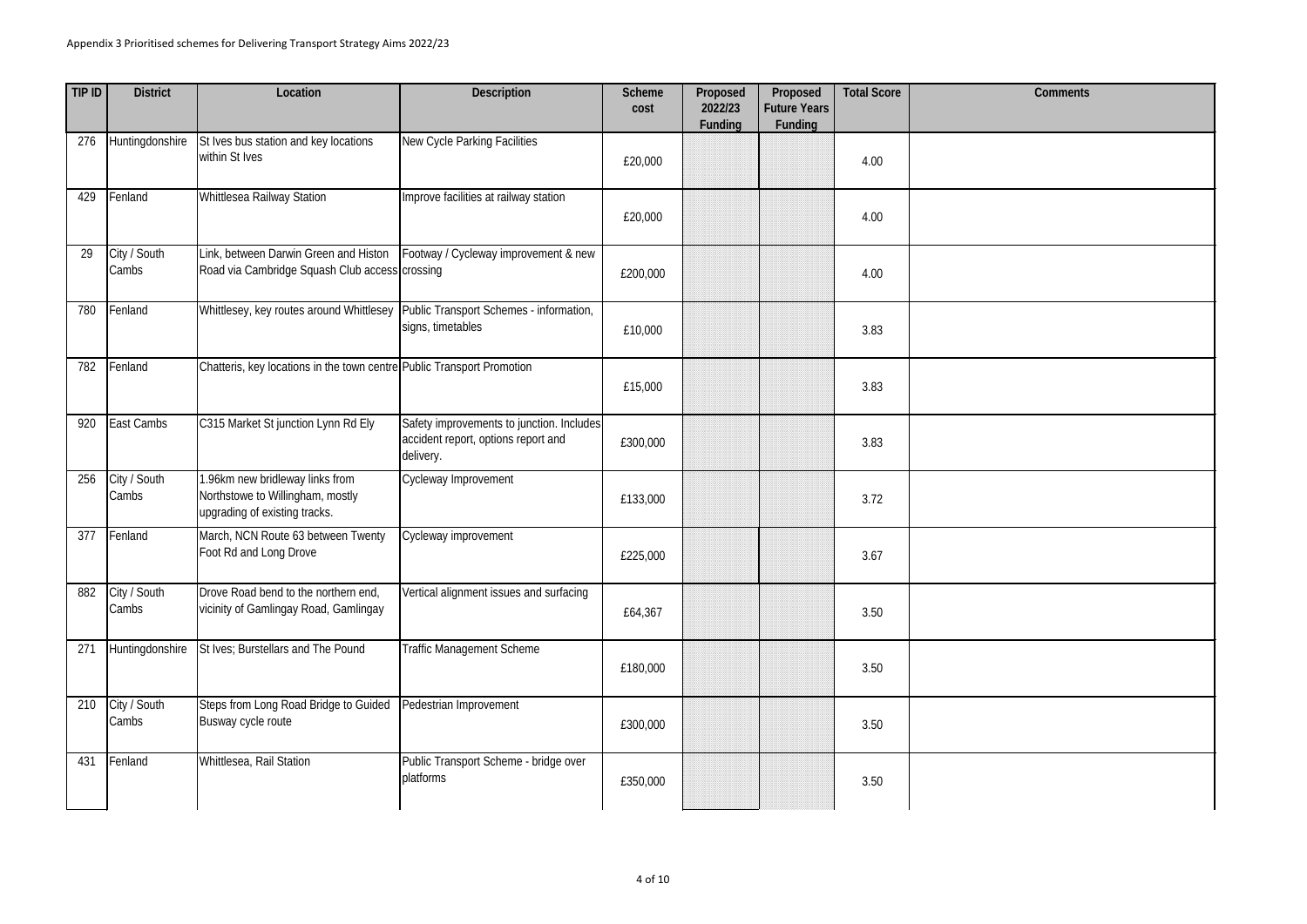| TIP ID | <b>District</b> | Location                                                                                  | <b>Description</b>                                                                                    | <b>Scheme</b><br>cost | Proposed<br>2022/23<br><b>Funding</b> | Proposed<br><b>Future Years</b><br><b>Funding</b> | <b>Total Score</b> | <b>Comments</b> |
|--------|-----------------|-------------------------------------------------------------------------------------------|-------------------------------------------------------------------------------------------------------|-----------------------|---------------------------------------|---------------------------------------------------|--------------------|-----------------|
| 706    | Huntingdonshire | St Neots, Huntingdon Road                                                                 | Relocate pedestrian crossing                                                                          | £80,000               |                                       |                                                   | 3.33               |                 |
| 713    | Huntingdonshire | St Neots, Station Road                                                                    | Improve pedestrian crossing facilities                                                                | £15,000               |                                       |                                                   | 3.33               |                 |
| 714    | Huntingdonshire | St Neots, Hawkesden Road                                                                  | Footway improvements                                                                                  | £16,000               |                                       |                                                   | 3.33               |                 |
| 716    | Huntingdonshire | St Neots, Longsands Road                                                                  | Footway improvements                                                                                  | £120,000              |                                       |                                                   | 3.33               |                 |
| 717    | Huntingdonshire | St Neots, Cromwell Road                                                                   | Footway improvements                                                                                  | £120,000              |                                       |                                                   | 3.33               |                 |
| 718    | Huntingdonshire | St Neots, Cambridge Road                                                                  | Pedestrian improvements                                                                               | £17,500               |                                       |                                                   | 3.33               |                 |
| 719    | Huntingdonshire | Little Paxton Great North Road                                                            | Widen footway/create shared use facility                                                              | £200,000              |                                       |                                                   | 3.33               |                 |
| 723    | Huntingdonshire | Cycle Route 12 near St Neots                                                              | Footway / Cycleway improvement                                                                        | £35,000               |                                       |                                                   | 3.33               |                 |
| 724    | Huntingdonshire | St Neots, Keys Walk                                                                       | Footway / Cycleway improvement                                                                        | £6,000                |                                       |                                                   | 3.33               |                 |
| 725    | Huntingdonshire | St Neots Road to Peppercorn Lane -<br>"Back Path" (footpath 56)                           | Footway / Cycleway improvement                                                                        | £425,000              |                                       |                                                   | 3.33               |                 |
| 727    | Huntingdonshire | Eynesbury - Town Centre, include St<br>Mary's Street, Berkley Street and Barford<br>Road. | To include improved tactile paving, guard<br>railing, new signs and maintenance<br>where appropriate. | £23,700               |                                       |                                                   | 3.33               |                 |
| 416    | Fenland         | Whittlesey, Hallcroft Road and West End                                                   | Footway / Cycle Crossing Improvement<br>and Urban Realm Improvement                                   | £100,000              |                                       |                                                   | 3.33               |                 |

| <b>Comments</b> |
|-----------------|
|                 |
|                 |
|                 |
|                 |
|                 |
|                 |
|                 |
|                 |
|                 |
|                 |
|                 |
|                 |
|                 |
|                 |
|                 |
|                 |
|                 |
|                 |
|                 |
|                 |
|                 |
|                 |
|                 |
|                 |
|                 |
|                 |
|                 |
|                 |
|                 |
|                 |
|                 |
|                 |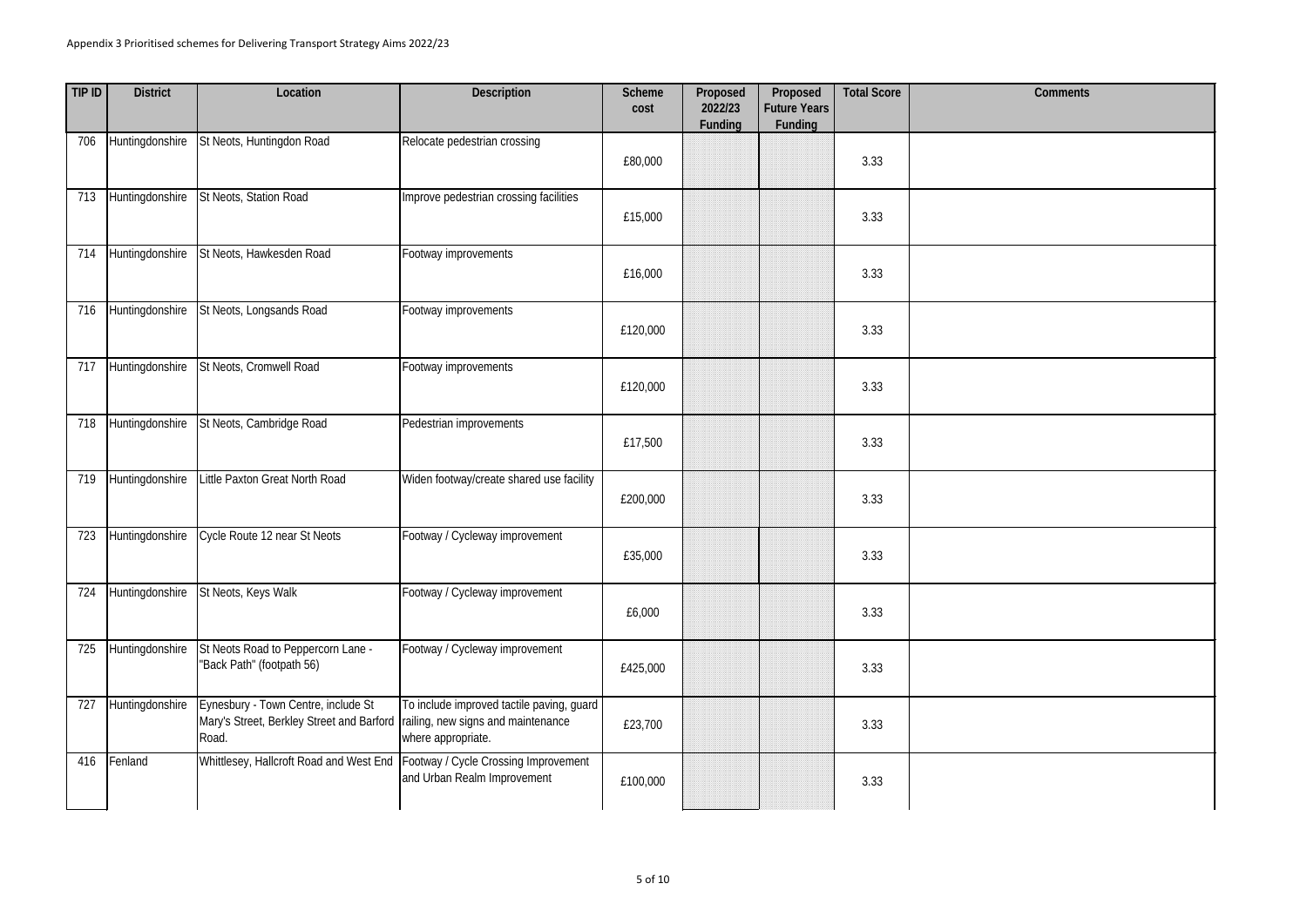| TIP ID | <b>District</b> | Location                                                             | <b>Description</b>                                                       | <b>Scheme</b><br>cost | Proposed<br>2022/23<br>Funding | Proposed<br><b>Future Years</b><br><b>Funding</b> | <b>Total Score</b> | Comments |
|--------|-----------------|----------------------------------------------------------------------|--------------------------------------------------------------------------|-----------------------|--------------------------------|---------------------------------------------------|--------------------|----------|
| 310    | Huntingdonshire | Wyton to Hartford to Huntingdon Town<br>Centre                       | Cycleway Improvement                                                     | £350,000              |                                |                                                   | 3.33               |          |
| 313    | Huntingdonshire | Brampton to Huntingdon Town Centre                                   | Cycling and Walking                                                      | £70,000               |                                |                                                   | 3.22               |          |
| 704    | Huntingdonshire | St Neots, New Street                                                 | Speed reduction measures                                                 | £50,000               |                                |                                                   | 3.17               |          |
| 705    | Huntingdonshire | St Neots, Huntingdon Street                                          | Pedestrian improvements and safety<br><i>improvements</i>                | £12,000               |                                |                                                   | 3.17               |          |
| 710    | Huntingdonshire | St Neots, Montagu Street                                             | Raised table at existing crossing point                                  | £12,000               |                                |                                                   | 3.17               |          |
| 711    | Huntingdonshire | St Neots, Priory Hill Road                                           | Slope stabilisation and edge protection,<br>plus pedestrian improvements | £32,500               |                                |                                                   | 3.17               |          |
| 481    | East Cambs      | Soham - Improvements to town centre<br>bus shelters; Service 12, 117 | Stop opposite Brook Dam Lane; Stop<br>near the Birches                   | £25,000               |                                |                                                   | 3.00               |          |
| 375    | Fenland         | Throughout March                                                     | Cycle signage                                                            | £10,000               |                                |                                                   | 3.00               |          |
| 703    | Huntingdonshire | St Neots, Cambridge Street and junction<br>with Huntingdon Street    | Pedestrian crossing, access and safety<br>improvements                   | £130,000              |                                |                                                   | 3.00               |          |
| 707    | Huntingdonshire | St Neots, Huntingdon Road                                            | Pedestrian improvements                                                  | £40,000               |                                |                                                   | 3.00               |          |
| 708    | Huntingdonshire | St Neots, Crosshall Road                                             | Pedestrian improvements                                                  | £12,000               |                                |                                                   | 3.00               |          |
| 709    | Huntingdonshire | St Neots, Mill Hill Road                                             | Cycle / pedestrian improvement                                           | £200,000              |                                |                                                   | 3.00               |          |

| <b>Comments</b> |
|-----------------|
|                 |
|                 |
|                 |
|                 |
|                 |
|                 |
|                 |
|                 |
|                 |
|                 |
|                 |
|                 |
|                 |
|                 |
|                 |
|                 |
|                 |
|                 |
|                 |
|                 |
|                 |
|                 |
|                 |
|                 |
|                 |
|                 |
|                 |
|                 |
|                 |
|                 |
|                 |
|                 |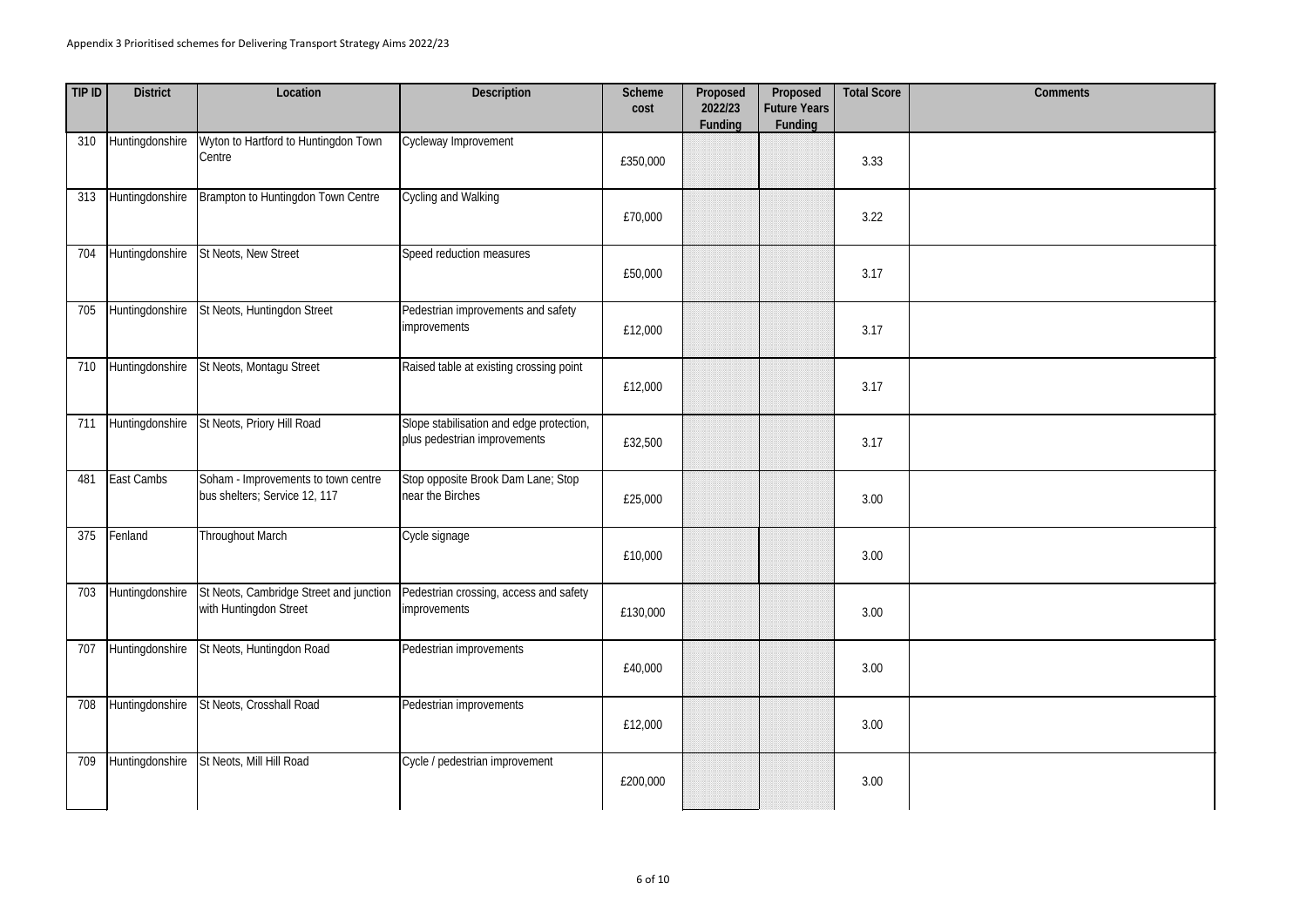| TIP ID | <b>District</b>       | Location                                                                                                              | <b>Description</b>                                                                                             | <b>Scheme</b><br>cost | Proposed<br>2022/23<br><b>Funding</b> | Proposed<br><b>Future Years</b><br><b>Funding</b> | <b>Total Score</b> | Comments |
|--------|-----------------------|-----------------------------------------------------------------------------------------------------------------------|----------------------------------------------------------------------------------------------------------------|-----------------------|---------------------------------------|---------------------------------------------------|--------------------|----------|
| 257    | City / South<br>Cambs | Off-road route from Longstanton to<br>Swavesey                                                                        | 2.31km bridleway link avoiding road and<br>follows boundaries to avoid creating<br>cross-field route.          | £154,000              |                                       |                                                   | 2.91               |          |
| 359    | Fenland               | March, Gault Bank                                                                                                     | Footway improvements                                                                                           | £40,000               |                                       |                                                   | 2.82               |          |
| 286    | Huntingdonshire       | St Neots, public footpath 32                                                                                          | Cycling and Walking                                                                                            | £50,000               |                                       |                                                   | 2.67               |          |
| 712    | Huntingdonshire       | St Neots, Station Road                                                                                                | Convert cycle track from segregated to<br>unsegregated                                                         | £85,000               |                                       |                                                   | 2.67               |          |
| 885    | Huntingdonshire       | Footpath 129/1 between Hollywell and<br>Parsons Green St Ives                                                         | Upgrade to bridleway and upgrade of<br>surface with Type 1 material or to a<br>hoggin surface.                 | £20,000               |                                       |                                                   | 2.67               |          |
| 285    | Huntingdonshire       | St Neots, St Neots Road, route 3 and<br>route 2                                                                       | cyling improvement                                                                                             | £150,000              |                                       |                                                   | 2.41               |          |
| 311    | Huntingdonshire       | Godmanchester to Town Centre: Post<br>Street, Causeway, NCN51, Cambridge<br>Road                                      | Traffic Calming; Cycling and Walking<br><i>improvements</i>                                                    | £100,000              |                                       |                                                   | 2.33               |          |
| 312    | Huntingdonshire       | Godmanchester to Town Centre                                                                                          | Cycling and Walking                                                                                            | £35,000               |                                       |                                                   | 2.33               |          |
| 138    | City / South<br>Cambs | St Neots Road, between junction with<br>existing footpath that links to A1198<br>(Elsworth FP 17) and Cambourne Road, | New shared use footway / cycleway                                                                              | £400,000              |                                       |                                                   | 2.17               |          |
| 433    | Fenland               | Whittlesea, Rail Station                                                                                              | Public Transport Scheme - explore<br>proposals for a parkway station for<br>Peterborough at Whittlesea Station | £350,000              |                                       |                                                   | 2.00               |          |
| 341    | Huntingdonshire       | Maltings, to the High Street, Ramsey                                                                                  | Walking and Cycling schemes                                                                                    | £395,000              |                                       |                                                   | 2.00               |          |
| 701    | Huntingdonshire       | <b>High Street (St Neots)</b>                                                                                         | Pedestrian improvements                                                                                        | £12,000               |                                       |                                                   | 2.00               |          |

| <b>Comments</b> |
|-----------------|
|                 |
|                 |
|                 |
|                 |
|                 |
|                 |
|                 |
|                 |
|                 |
|                 |
|                 |
|                 |
|                 |
|                 |
|                 |
|                 |
|                 |
|                 |
|                 |
|                 |
|                 |
|                 |
|                 |
|                 |
|                 |
|                 |
|                 |
|                 |
|                 |
|                 |
|                 |
|                 |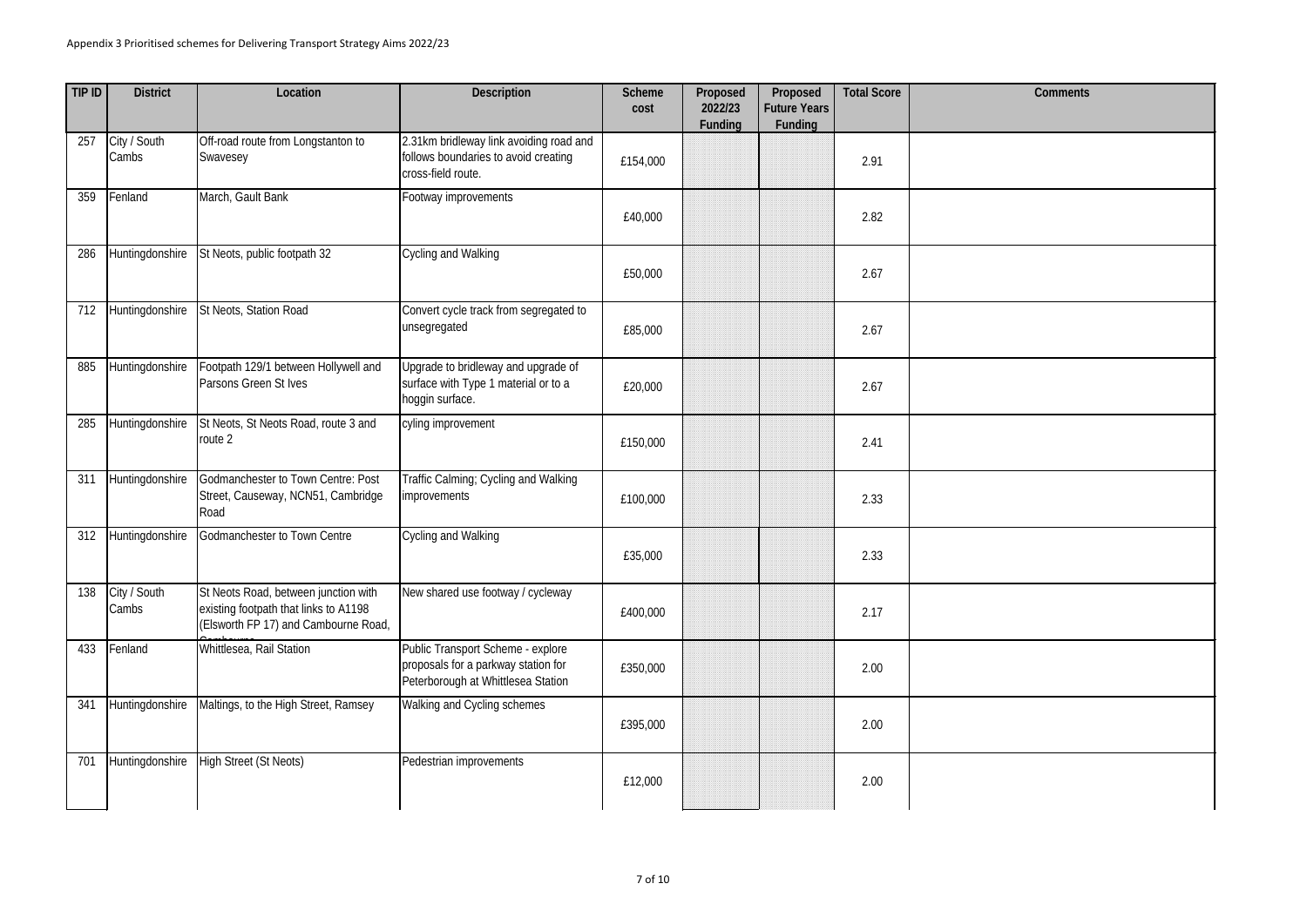| TIP ID | <b>District</b>       | Location                                                                                            | <b>Description</b>                                                                           | <b>Scheme</b><br>cost | Proposed<br>2022/23<br>Funding | Proposed<br><b>Future Years</b><br><b>Funding</b> | <b>Total Score</b> | Comments |
|--------|-----------------------|-----------------------------------------------------------------------------------------------------|----------------------------------------------------------------------------------------------|-----------------------|--------------------------------|---------------------------------------------------|--------------------|----------|
| 364    | Fenland               | Wimblington, B1101 March Road /<br>Doddington Rd, between Honeymead Rd<br>and B1093 Old Station Way | Cycleway improvement                                                                         | £200,000              |                                |                                                   | 2.00               |          |
| 67     | City / South<br>Cambs | Radegund Road / Davy Road, between<br>Perne Road and Rustat Road                                    | Cycleway Improvement                                                                         | £360,000              |                                |                                                   | 1.91               |          |
| 358    | Fenland               | March, Nene North Bank Gap                                                                          | Footway improvements                                                                         | £25,000               |                                |                                                   | 1.83               |          |
| 361    | Fenland               | March, Town Centre                                                                                  | Footway improvements                                                                         | £20,000               |                                |                                                   | 1.83               |          |
| 783    | Fenland               | Chatteris, Furrowfields                                                                             | Public Transport Improvement                                                                 | £50,000               |                                |                                                   | 1.67               |          |
| 515    | East Cambs            | Swaffham Bulbeck - Traffic calming<br>through village                                               | Traffic calming                                                                              | £150,000              |                                |                                                   | 1.50               |          |
| 249    | City / South<br>Cambs | Oakington crossroads (Longstanton<br>Rd/Water Lane/Cambridge Rd/Dry<br>Drayton Rd)                  | Signal upgrade and slight widening of<br>junction to improve capacity (right turn<br>filter) | £150,000              |                                |                                                   | 1.50               |          |
| 420    | Fenland               | Whittlesey, A605, Bellman's Road and<br><b>Victory Avenue</b>                                       | Footway / Cycleway improvement                                                               | £100,000              |                                |                                                   | 1.50               |          |
| 355    | Fenland               | March, River paths, east of March                                                                   | Footway improvements                                                                         | £25,000               |                                |                                                   | 1.33               |          |
| 357    | Fenland               | West of March, Burrowmoor Road loop                                                                 | Footway improvements                                                                         | £25,000               |                                |                                                   | 1.33               |          |
| 928    | Fenland               | March Road, Turves                                                                                  | New footway between 400 March Rd and<br>8 Burnt House Rd.                                    | £220,000              |                                |                                                   | 1.33               |          |
| 284    | Huntingdonshire       | St Neots - bus stops on Cambridge Road   Installation of Real Time Passenger                        | Information (RTPI) display(s)                                                                | £20,000               |                                |                                                   | 1.17               |          |

| <b>Comments</b> |
|-----------------|
|                 |
|                 |
|                 |
|                 |
|                 |
|                 |
|                 |
|                 |
|                 |
|                 |
|                 |
|                 |
|                 |
|                 |
|                 |
|                 |
|                 |
|                 |
|                 |
|                 |
|                 |
|                 |
|                 |
|                 |
|                 |
|                 |
|                 |
|                 |
|                 |
|                 |
|                 |
|                 |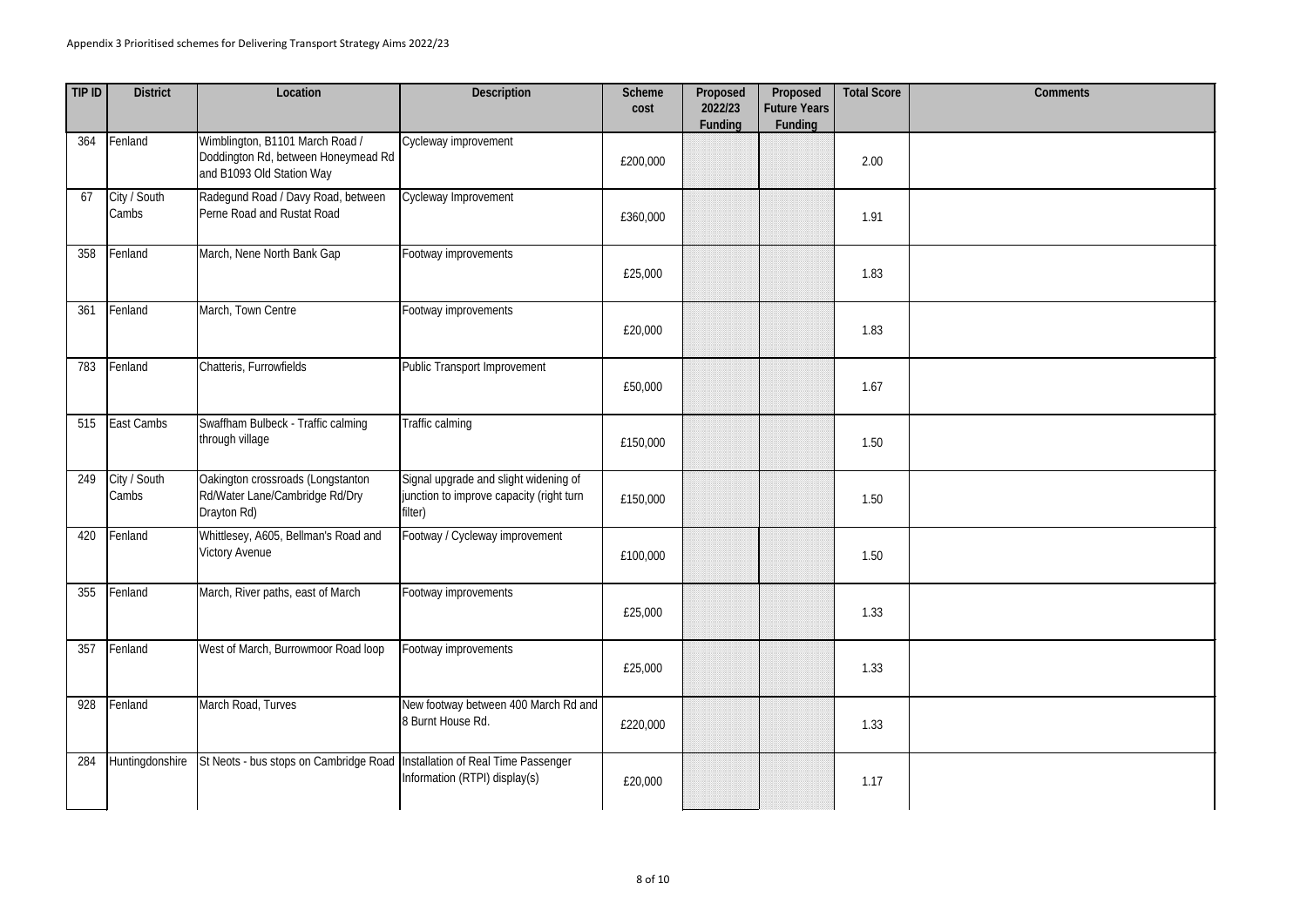| TIP ID | <b>District</b>        | Location                                                                    | <b>Description</b>                                                                                  | <b>Scheme</b><br>cost | Proposed<br>2022/23<br>Funding | Proposed<br><b>Future Years</b><br><b>Funding</b> | <b>Total Score</b> | <b>Comments</b> |
|--------|------------------------|-----------------------------------------------------------------------------|-----------------------------------------------------------------------------------------------------|-----------------------|--------------------------------|---------------------------------------------------|--------------------|-----------------|
| 689    | Huntingdonshire        | A141/A1123/B1514 roundabout,<br>Huntingdon                                  | Minor Junction Improvement                                                                          | £100,000              |                                |                                                   | 1.17               |                 |
| 426    | Fenland                | Whittlesey, Orchard Street/Gracious<br>Street junction                      | Footway / Cycleway improvement                                                                      | £25,000               |                                |                                                   | 1.00               |                 |
| 239    | City / South<br>Cambs  | Longstanton Road, Over: between the<br><b>Guided Busway and King Street</b> | New Cycleway                                                                                        | £150,000              |                                |                                                   | 1.00               |                 |
| 354    | Fenland                | March, 'Old Railway Path', across Stow<br>Fen                               | Footway improvements                                                                                | £75,000               |                                |                                                   | 0.83               |                 |
| 351    | Fenland                | March, Nightall Drive to Marwick Road                                       | Footway improvements                                                                                | £100,000              |                                |                                                   | 0.83               |                 |
| 352    | Fenland                | March, Station Road, in vicinity of County Pedestrian crossing<br>Road      |                                                                                                     | £20,000               |                                |                                                   | 0.83               |                 |
| 356    | Fenland                | March, Shepperon's Bridge                                                   | Footway / Cycleway improvement                                                                      | £35,000               |                                |                                                   | 0.83               |                 |
| 328    | <b>Huntingdonshire</b> | Main approaches to the ring road<br>Huntingdon                              | Introduce a Variable Message Signing<br>system to distribute traffic to car parks in<br>Huntingdon  | £15,000               |                                |                                                   | 0.67               |                 |
| 500    | East Cambs             | Little Thetford - Speeding Issues on A10                                    | Review of 50mph limit                                                                               | £100,000              |                                |                                                   | 0.67               |                 |
| 743    | East Cambs             | Ely - Prince of Wales Hospital                                              | <b>Bus Shelter Installation</b>                                                                     | £10,000               |                                |                                                   | 0.67               |                 |
| 665    | Fenland                | Whittlesey, Eastrea Road                                                    | Public Transport Improvement Provision<br>of a bus stopat Eastrea Road at east end<br>of Whittlesey | £20,000               |                                |                                                   | 0.67               |                 |
| 666    | Fenland                | Whittlesey, Stonald Road                                                    | Public Transport Improvement Provision<br>of a bus stop/ improvements if a service<br>is provided   | £20,000               |                                |                                                   | 0.67               |                 |

| <b>Comments</b> |
|-----------------|
|                 |
|                 |
|                 |
|                 |
|                 |
|                 |
|                 |
|                 |
|                 |
|                 |
|                 |
|                 |
|                 |
|                 |
|                 |
|                 |
|                 |
|                 |
|                 |
|                 |
|                 |
|                 |
|                 |
|                 |
|                 |
|                 |
|                 |
|                 |
|                 |
|                 |
|                 |
|                 |